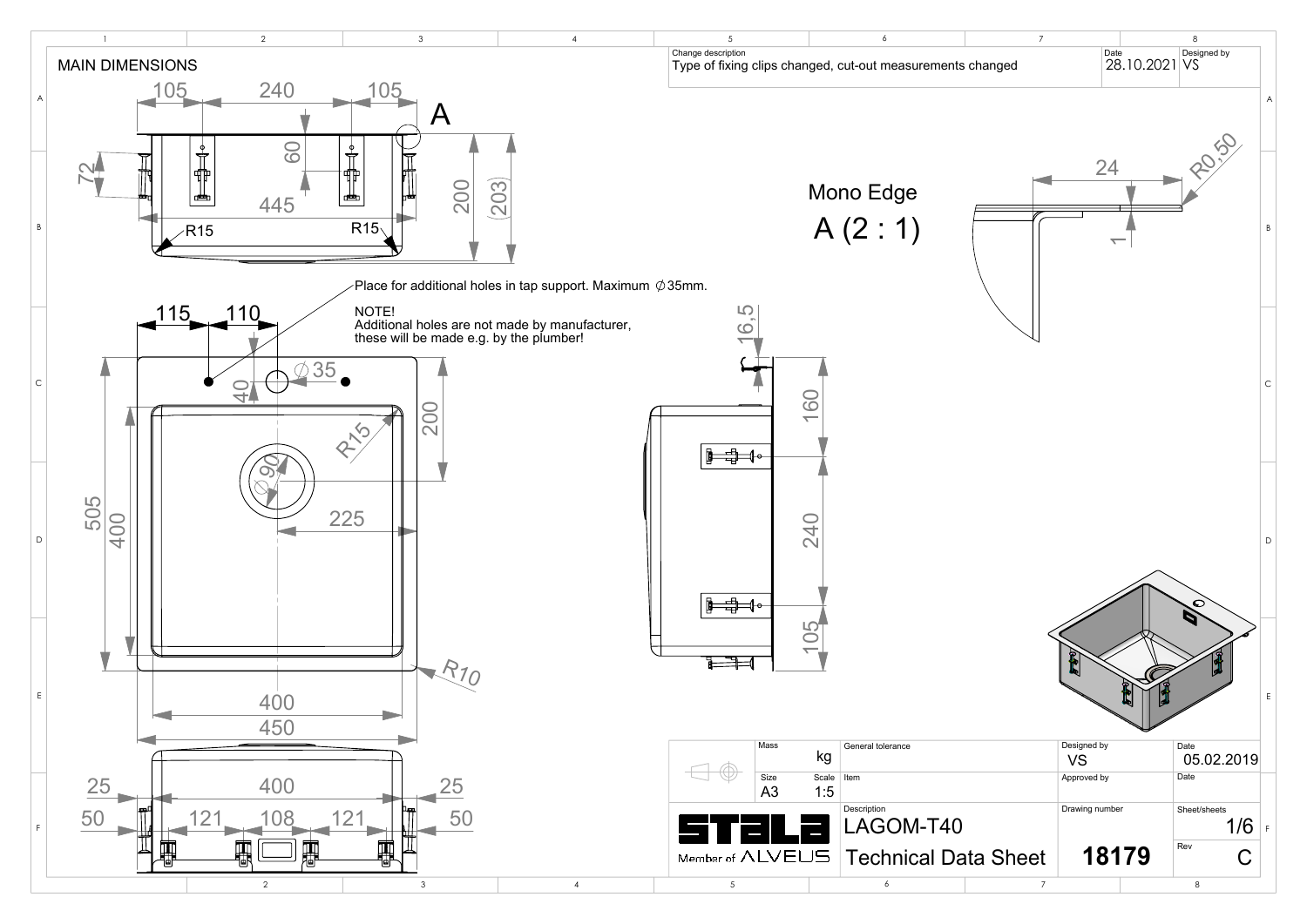|                |                         | $\overline{2}$ | $\mathbf{3}$ |                |                                                               | $\overline{7}$<br>6                                                                             |                                            | 8                                           |
|----------------|-------------------------|----------------|--------------|----------------|---------------------------------------------------------------|-------------------------------------------------------------------------------------------------|--------------------------------------------|---------------------------------------------|
| $\overline{A}$ | <b>WORKTOP ASSEMBLY</b> |                |              |                |                                                               | Change description<br>Type of fixing clips changed, cut-out measurements changed                | Date<br>28.10.2021 VS                      |                                             |
|                |                         |                |              |                |                                                               |                                                                                                 |                                            |                                             |
| B              |                         |                |              | $\boxed{88}$   |                                                               | $\overline{48}$<br>248                                                                          |                                            |                                             |
| $\mathsf C$    |                         |                | (600)<br>505 |                |                                                               |                                                                                                 |                                            |                                             |
| $\mathsf D$    |                         |                |              |                |                                                               | $\boxed{48}$                                                                                    |                                            |                                             |
|                |                         |                |              | 450            |                                                               |                                                                                                 |                                            |                                             |
| $\mathsf E$    |                         |                |              |                | Mass                                                          | General tolerance                                                                               | Designed by                                | Date                                        |
|                |                         |                |              |                | $\circledcirc$<br>$\overline{\phantom{0}}$<br>$rac{size}{A3}$ | kg<br>Scale   Item<br>1:5<br>Description                                                        | <b>VS</b><br>Approved by<br>Drawing number | 05.02.2019<br>Date<br>Sheet/sheets          |
| $\mathsf F$    |                         | $\overline{2}$ | $\mathbf{3}$ | $\overline{4}$ | $5\phantom{.0}$                                               | STELE LAGOM-T40<br>Member of ALVEUS   Technical Data Sheet<br>$\overline{6}$<br>$7\overline{ }$ | 18179                                      | 2/6<br>Rev<br>$\mathsf C$<br>$8\phantom{.}$ |
|                |                         |                |              |                |                                                               |                                                                                                 |                                            |                                             |

| $\overline{7}$ |                          |                      | $\,8\,$               |              |
|----------------|--------------------------|----------------------|-----------------------|--------------|
|                |                          | Date<br>$28.10.2021$ | Designed by<br>VS     |              |
| anged          |                          |                      |                       |              |
|                |                          |                      |                       | A            |
|                |                          |                      |                       |              |
|                |                          |                      |                       |              |
|                |                          |                      |                       |              |
|                |                          |                      |                       |              |
|                |                          |                      |                       |              |
|                |                          |                      |                       |              |
|                |                          |                      |                       | $\sf B$      |
|                |                          |                      |                       |              |
|                |                          |                      |                       |              |
|                |                          |                      |                       |              |
|                |                          |                      |                       |              |
|                |                          |                      |                       |              |
|                |                          |                      |                       |              |
|                |                          |                      |                       | $\mathsf{C}$ |
|                |                          |                      |                       |              |
|                |                          |                      |                       |              |
|                |                          |                      |                       |              |
|                |                          |                      |                       |              |
|                |                          |                      |                       |              |
|                |                          |                      |                       |              |
|                |                          |                      |                       |              |
|                |                          |                      |                       | D            |
|                |                          |                      |                       |              |
|                |                          |                      |                       |              |
|                |                          |                      |                       |              |
|                |                          |                      |                       |              |
|                |                          |                      |                       |              |
|                |                          |                      |                       |              |
|                |                          |                      |                       |              |
|                |                          |                      |                       | E            |
|                |                          |                      |                       |              |
|                |                          |                      |                       |              |
|                | Designed by<br><b>VS</b> |                      | Date<br>05.02.2019    |              |
|                | Approved by              |                      | Date                  |              |
|                |                          |                      |                       |              |
|                | Drawing number           |                      | Sheet/sheets          |              |
|                |                          |                      | 2/6                   |              |
| <b>Sheet</b>   |                          | 18179                | Rev<br>$\overline{C}$ |              |
|                |                          |                      |                       |              |
| $\overline{7}$ |                          |                      | 8                     |              |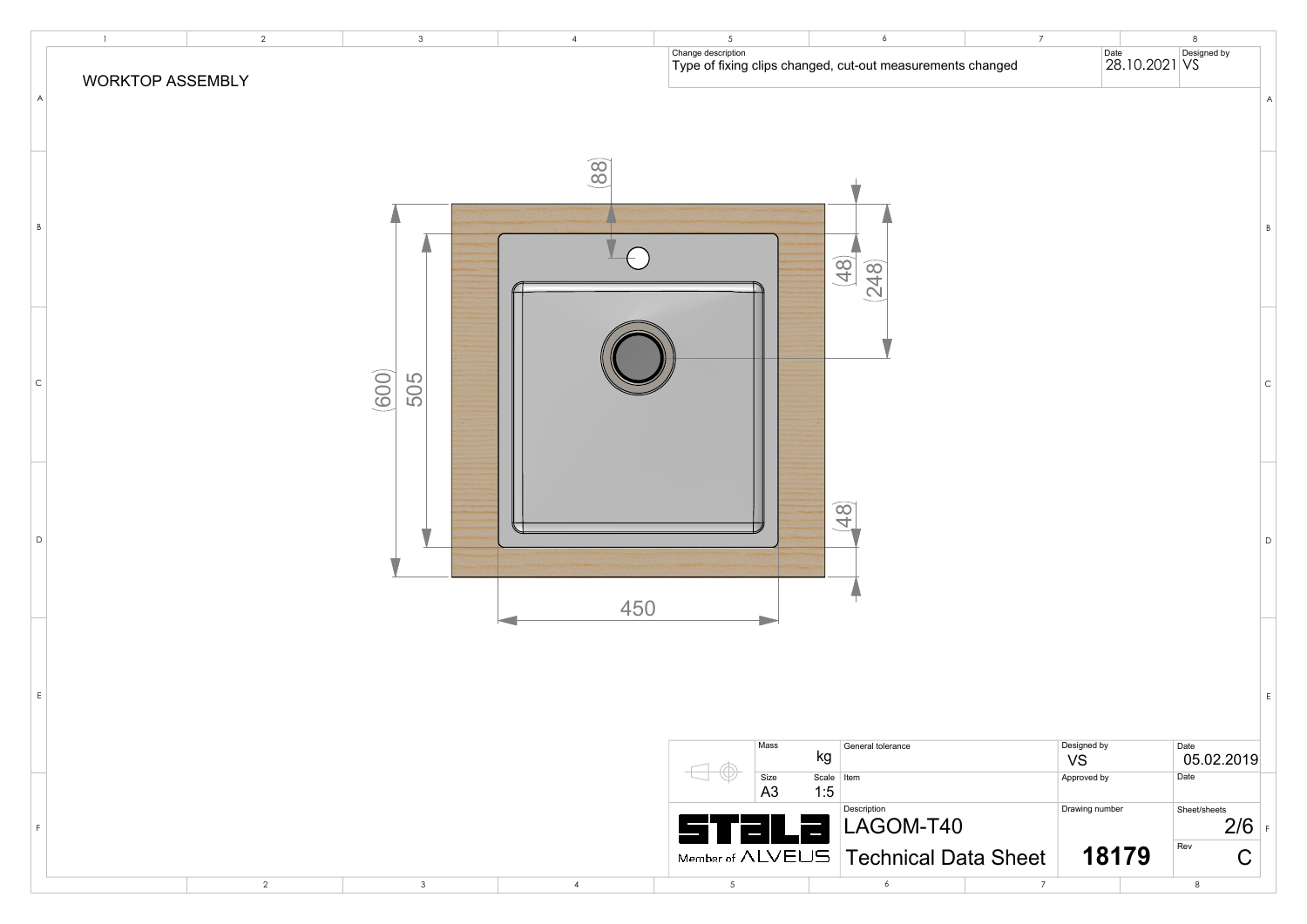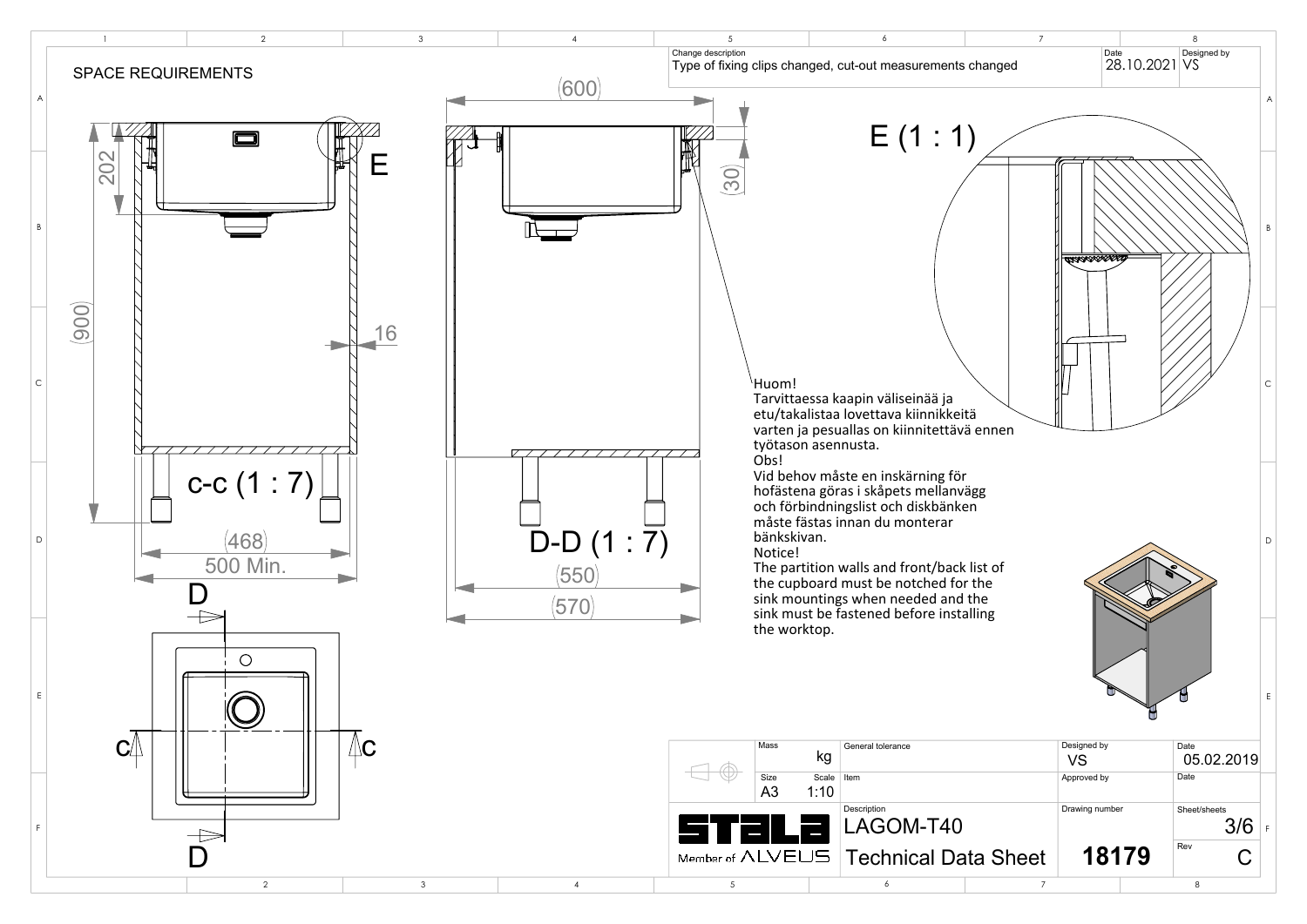

| $\overline{7}$ |                          |                    | $\,8\,$                        |                 |                           |
|----------------|--------------------------|--------------------|--------------------------------|-----------------|---------------------------|
| anged          |                          | Date<br>28.10.2021 | Designed by<br>VS <sub>1</sub> |                 |                           |
|                |                          |                    |                                |                 | $\boldsymbol{\mathsf{A}}$ |
|                |                          |                    |                                |                 | $\sf B$                   |
|                |                          |                    |                                |                 | $\mathsf C$               |
|                |                          |                    |                                |                 | D                         |
|                | Designed by              |                    | Date                           |                 | E                         |
|                | <b>VS</b><br>Approved by |                    | 05.02.2019<br>Date             |                 |                           |
|                | Drawing number           |                    | Sheet/sheets<br>Rev            | $\frac{4/6}{C}$ |                           |
| <b>Sheet</b>   |                          | 18179              |                                |                 |                           |
| 7              |                          |                    | 8                              |                 |                           |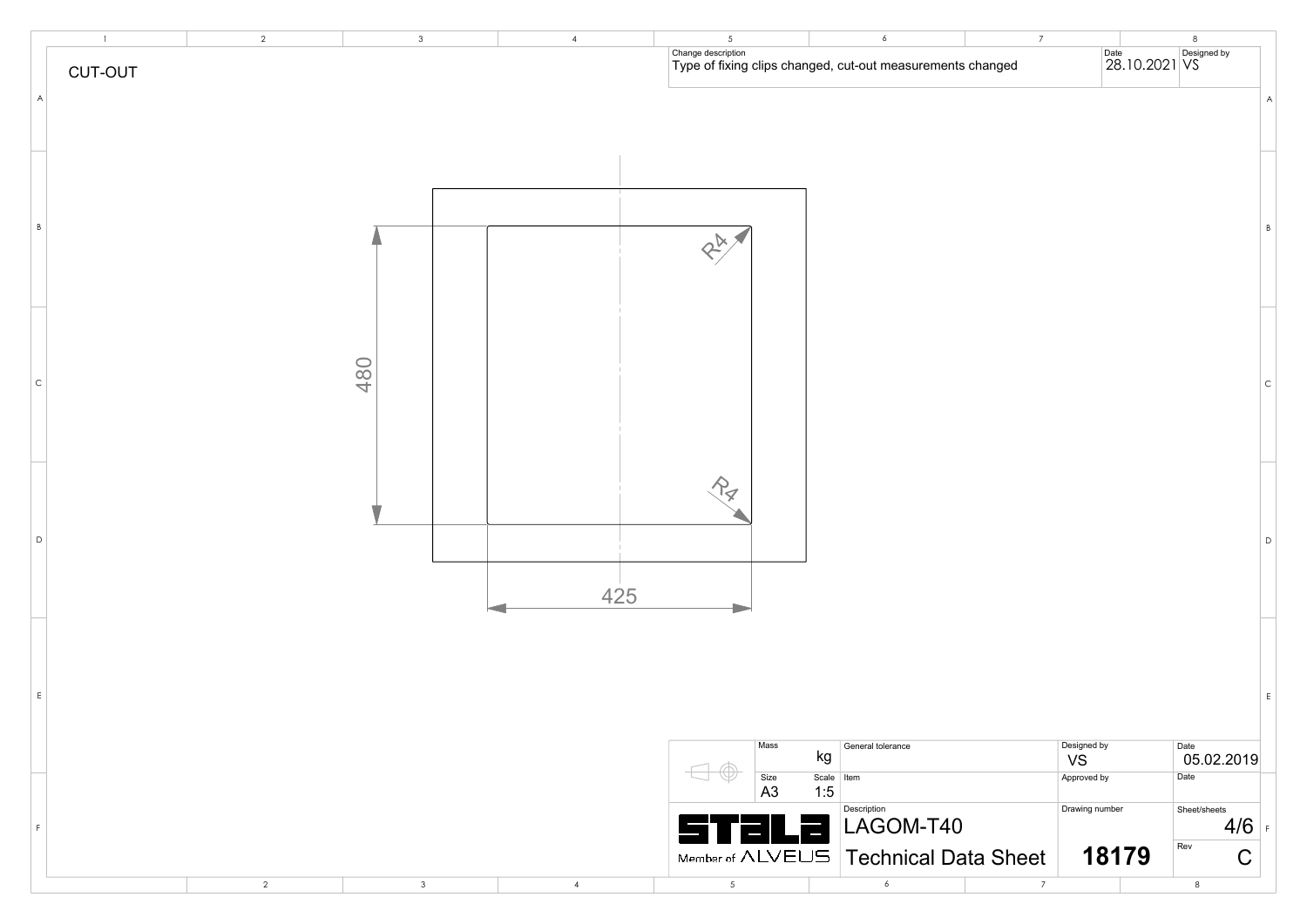